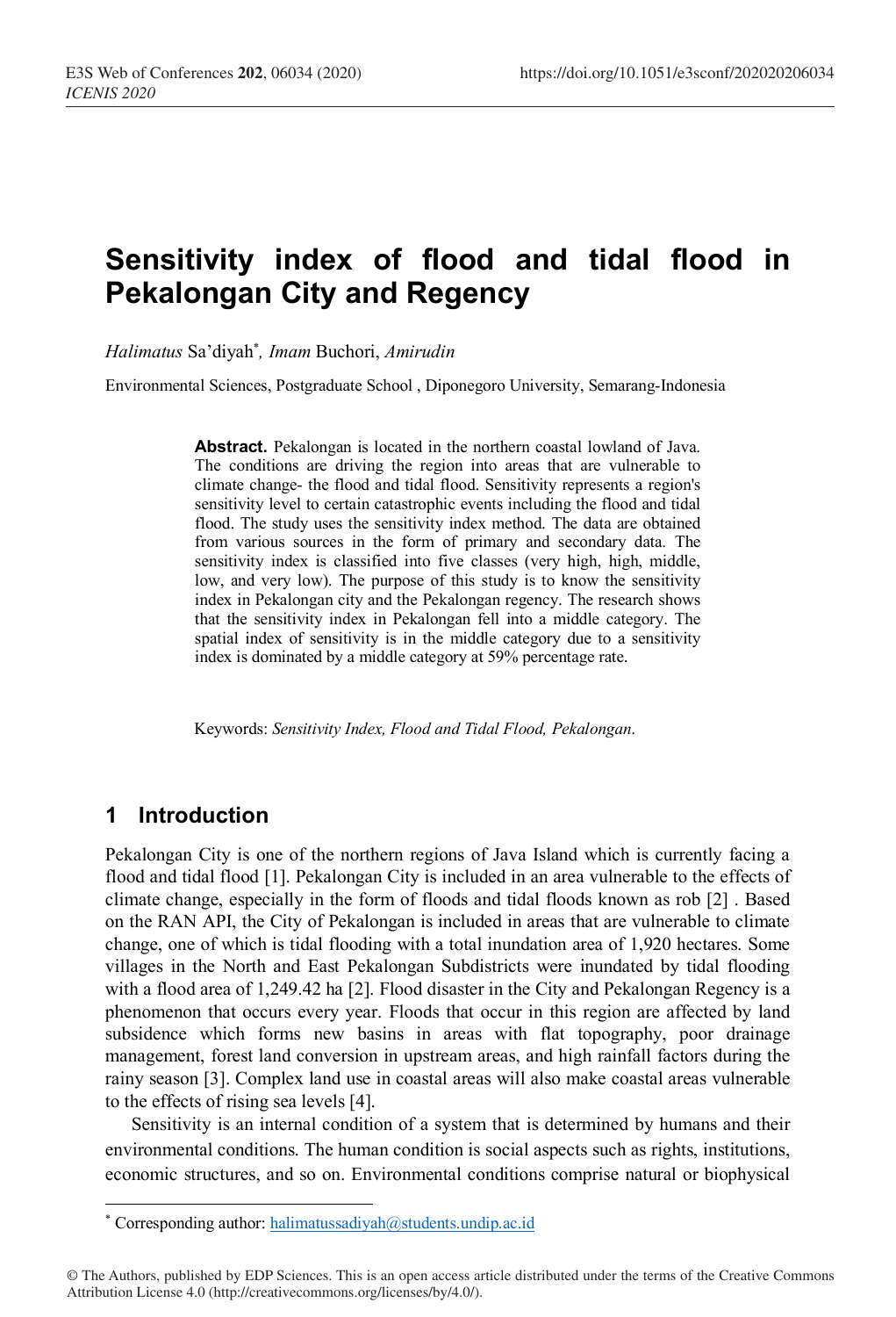conditions, such as soil, water, climate, mineral, and ecosystem structure and function [5]. The sensitivity of a system to climate change reflects "the extent to which a system is affected", either adversely or profitably, by variability or climate change. The effect may be direct (eg changes in crop yields in response to changes in mean, range, or temperature variability) or indirect (eg damage caused by an increase in the frequency of coastal flooding due to sea-level rise) [5]. Sensitivity reflects the responsiveness of a system to the effects of climate, and the level of climate change that can influence it in its current form. Thus, sensitive systems become very responsive to climate and can be significantly affected by small climate changes.

This writing aims to determine the spatial sensitivity index of floods and tidal flooding in Pekalongan City and the Pekalongan Regency.

## **1 Method**

This study uses data collection, processing, and analysis methods for the preparation of sensitivity indexes. The Sensitivity Index (S) is arranged based on 10 components (K1, ..., K10) where each component is formed from the indicators compiled which are selected to represent the sensitivity index in the City / Regency of Pekalongan. Data on components and indicators are obtained from various sources in the form of primary and secondary data. The study was conducted by collecting primary data taken by direct observation and interview (in-depth interviews) [6, 7]. Primary data in the form of statistical data obtained from each city and district government and from the village office in the study area. Primary data were obtained through questionnaire surveys and direct observations in the field.

### **3 Result and discussion**

#### **3.1 Components of the sensitivity index**

Sensitivity is the rate at which a system can be affected, either negatively or positively, by pressure stimuli or climate-related disturbances [5, 8]. Sensitivity consists of two parts, a condition of community sensitivity which includes social capital such as population, economic structure, to the existing institutions in the community, and environmental sensitivity conditions that include water, soil, weather conditions [8]. The Sensitivity Index (S) is arranged based on 10 components (K1, ..., K10) where each component is formed from the indicators compiled which are selected to represent the sensitivity index in the City / Regency of Pekalongan. Each component used to determine the sensitivity index has scientific considerations resulting from a literature review and scientific discussion forums in the form of FGD (Focus Group Discussion). The sensitivity index value is obtained from the sum of the values of all components used by the weight given to each of these components. Then normalization of the sensitivity index data is performed so that each data used has a range from zero to one (0-1).

The results of the sensitivity index modeling are classified into 5 classes (very high, high, middle, low, and very low). Classification is done by proportionally dividing the sensitivity value (0-1) into 5 Classes. The sensitivity level is in the high category if the sensitivity index is above 0.8 to 1, and in the very low category if the sensitivity index is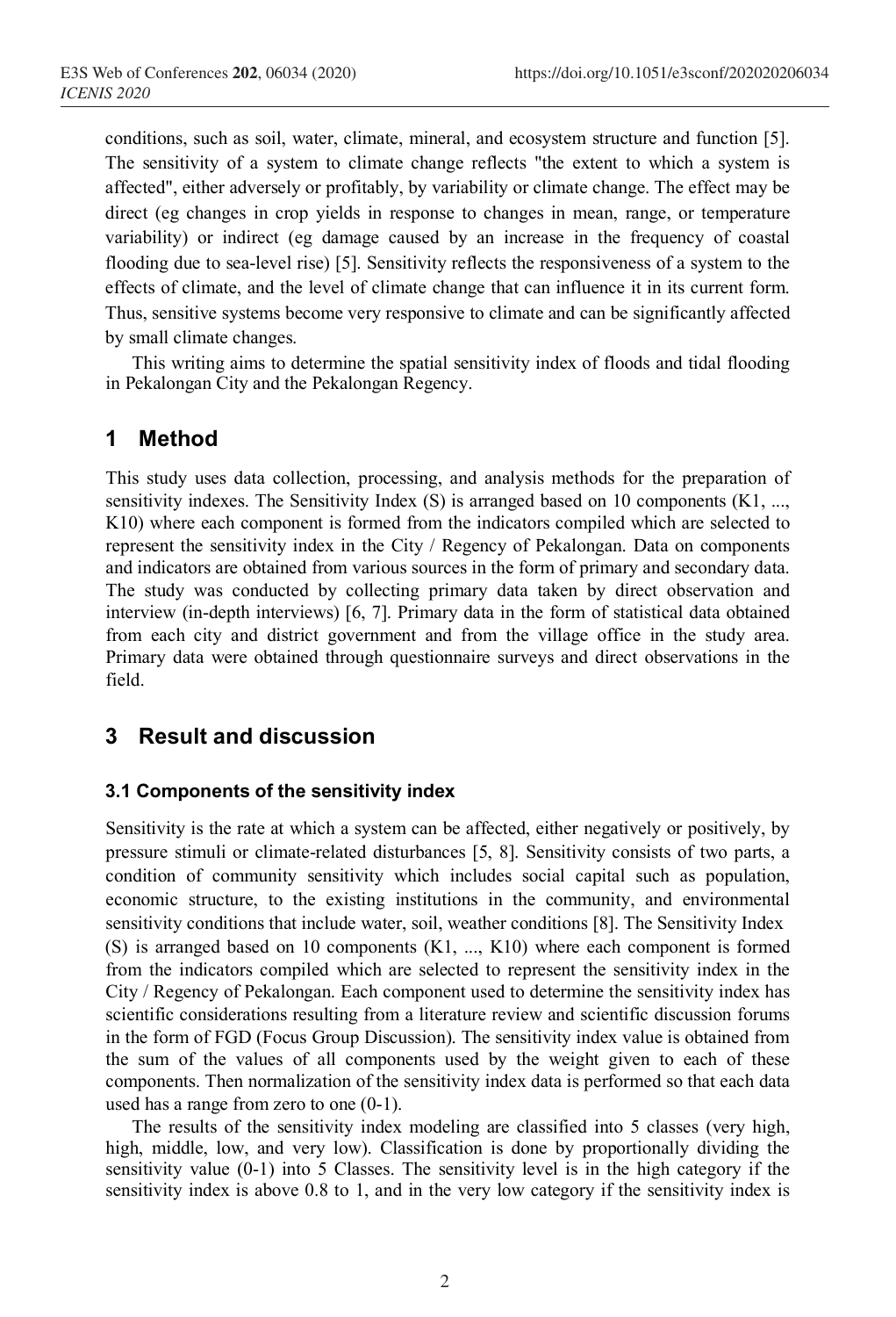below 0.2 to 0. The components and indicators that make up the spatial model of the sensitivity index shown in Table 1.

| Component                                                                                                 | Indicator                                                                                                                                                                                                                                                                                         |
|-----------------------------------------------------------------------------------------------------------|---------------------------------------------------------------------------------------------------------------------------------------------------------------------------------------------------------------------------------------------------------------------------------------------------|
| Infrastructure and<br>Infrastructure and<br>settlements (K1)<br>settlements (K1)<br>Spatial planning (K2) | Percent of non-permanent buildings from the total building<br>(Percentage of houses that are not strong enough to withstand<br>(Percentage of houses that are not strong enough to withstand<br>disasters per village).<br>disasters per village).<br>- Percentage of green area per village (%). |
| Poverty $(K3)$                                                                                            | The ratio of the poor population                                                                                                                                                                                                                                                                  |
| Vulnerable Groups<br>(K4)                                                                                 | The ratio of the female population (Gender)<br>- The ratio of the elderly population ( $> 60$ years)<br>- The ratio of children (<12 years)<br>- The ratio of the number of people with disabilities                                                                                              |
| Per capita income (K5)<br>Per capita income<br>(K5)                                                       | - Percentage of RTs whose members are farming, aquaculture, or<br>fishermen to the total livelihood per village $(\% )$ .<br>fishermen to the total livelihood per village $(\%)$ .                                                                                                               |
| Land Ownership (K6)<br>Land Ownership (K6)                                                                | Percentage of RT that do not have legality (ownership) of land<br>per village (%)<br>per village (%)                                                                                                                                                                                              |
| Health (K7)                                                                                               | The number of incidence of water-borne diseases per district.                                                                                                                                                                                                                                     |
| Critical Assets (K8)                                                                                      | Number of critical asset facilities / important assets<br>damaged/affected by floods and rob (health, infrastructure,<br>markets, energy, transportation, etc.)                                                                                                                                   |
| Impacted GRDP (K9)<br>Impacted GRDP (K9)                                                                  | - Percentage of GRDP contribution per affected sector<br>(aquaculture and paddy farming) per sub-district.<br>(aquaculture and paddy farming) per sub-district.                                                                                                                                   |
| Infrastructure,<br>(K10)                                                                                  | facilities, and utilities   Road classes (transportation) that are often affected.                                                                                                                                                                                                                |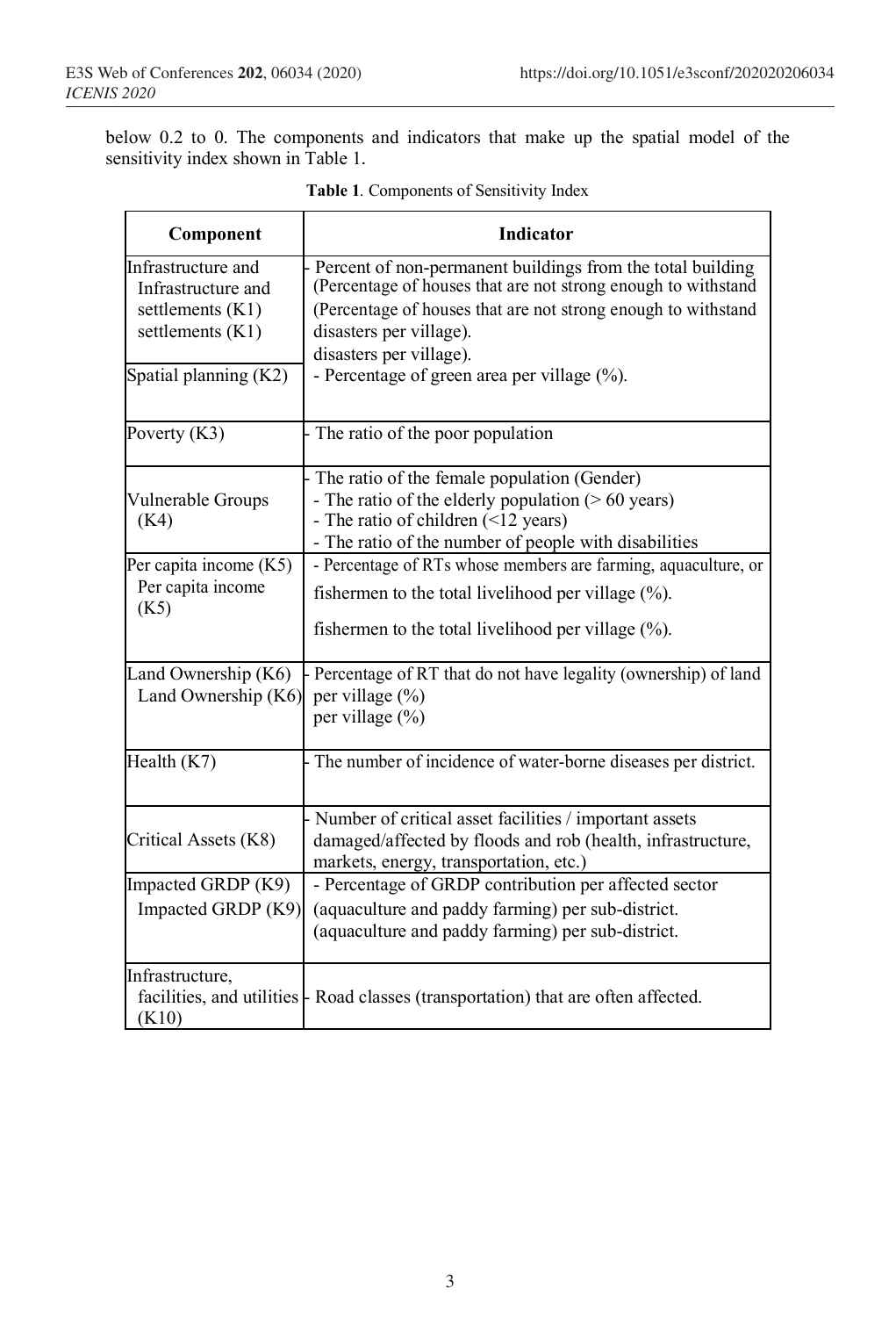### **3.2 Sensitivity index**

The spatial study area covers 84 villages, consisting of 26 villages in Pekalongan City and 58 villages in the Pekalongan Regency. The results of composite sensitivity index indicators and sensitivity components show complex sensitivity indices ranging from very high, high, middle, low, and very low. Areas that are villages with very high index categories are only found in Pekalongan Regency and not found in Pekalongan City. The distribution of sensitivity indexes in the medium category is dominantly dominant in the city of Pekalongan, and only 5 sensitivity indexes are found in the high category in this region, Bandengan, Jenggot, Kalibaros, Poncol and Sokoduwet village. A very high sensitivity index is generally spread in the coastal areas of the Pekalongan Regency. A very high sensitivity index was only found in 2 villages in the middle area of the Kupang watershed, Salakbrojo Village, Kedungwuni District and Kedungkebo Village, Karangdadap District, Pekalongan Regency.

The coastal area which consists of villages that are directly adjacent to the coast has a sensitivity index variation ranging from very high, high, and medium. This coastal area is dominated by a very high level of sensitivity consisting of 5 villages, medium sensitivity 6 villages, and high sensitivity 2 villages. The coastal area which consists of villages that are directly adjacent to the coast has a sensitivity index variation ranging from very high, high, and medium. This coastal area is dominated by a very high level of sensitivity consisting of 5 villages, medium sensitivity 6 villages, and high sensitivity 2 villages. For more details, the results of the sensitivity level per village in the city and regency of Pekalongan shown in Table 2.

| Very High    | High              | <b>Middle</b>         | Low          | <b>Very Low</b> |
|--------------|-------------------|-----------------------|--------------|-----------------|
| - Salakbrojo | - Bandengan       | - Krapyak             | - Padukuhan  | - Klogo         |
| Kedungkebo   | - Poncol          | - Panjang Baru        | Keraton      | - Sapuro        |
| - Api-api    | - Kalibaros       | - Degayu<br>- Kandang | - Donowangun | Kebulen         |
| - Semut      | - Sokoduwet       | Panjang               | - Kebonsari  | - Pringrejo     |
| - Tratebang  | - Jenggot         | - Panjang Wetan       |              |                 |
| - Jeruksari  | - Batursari       | - Gamer               |              |                 |
| - Mulyorejo  | - Jolotigo        | - Kauman              |              |                 |
|              | - Kalirejo        | - Noyontaansari       |              |                 |
|              |                   | - Kuripan             |              |                 |
|              | - Karangasem      | Yosorejo              |              |                 |
|              |                   | - Buaran              |              |                 |
|              | - Talun           | Kadranan              |              |                 |
|              | - Kayupuring      | - Kuripan             |              |                 |
|              | - Tlogohendro     | Kertoharjo            |              |                 |
|              | - Jrebeng kembang | - Bendan Kergon       |              |                 |
|              | - Kalilembu       | - Medono              |              |                 |
|              |                   |                       |              |                 |
|              | Kebonrowopucang   | - Podosugih           |              |                 |
|              | - Logandeng       | - Tirto               |              |                 |

|  |  |  | Table 2. The sensitivity level of Pekalongan city and regency |  |
|--|--|--|---------------------------------------------------------------|--|
|  |  |  |                                                               |  |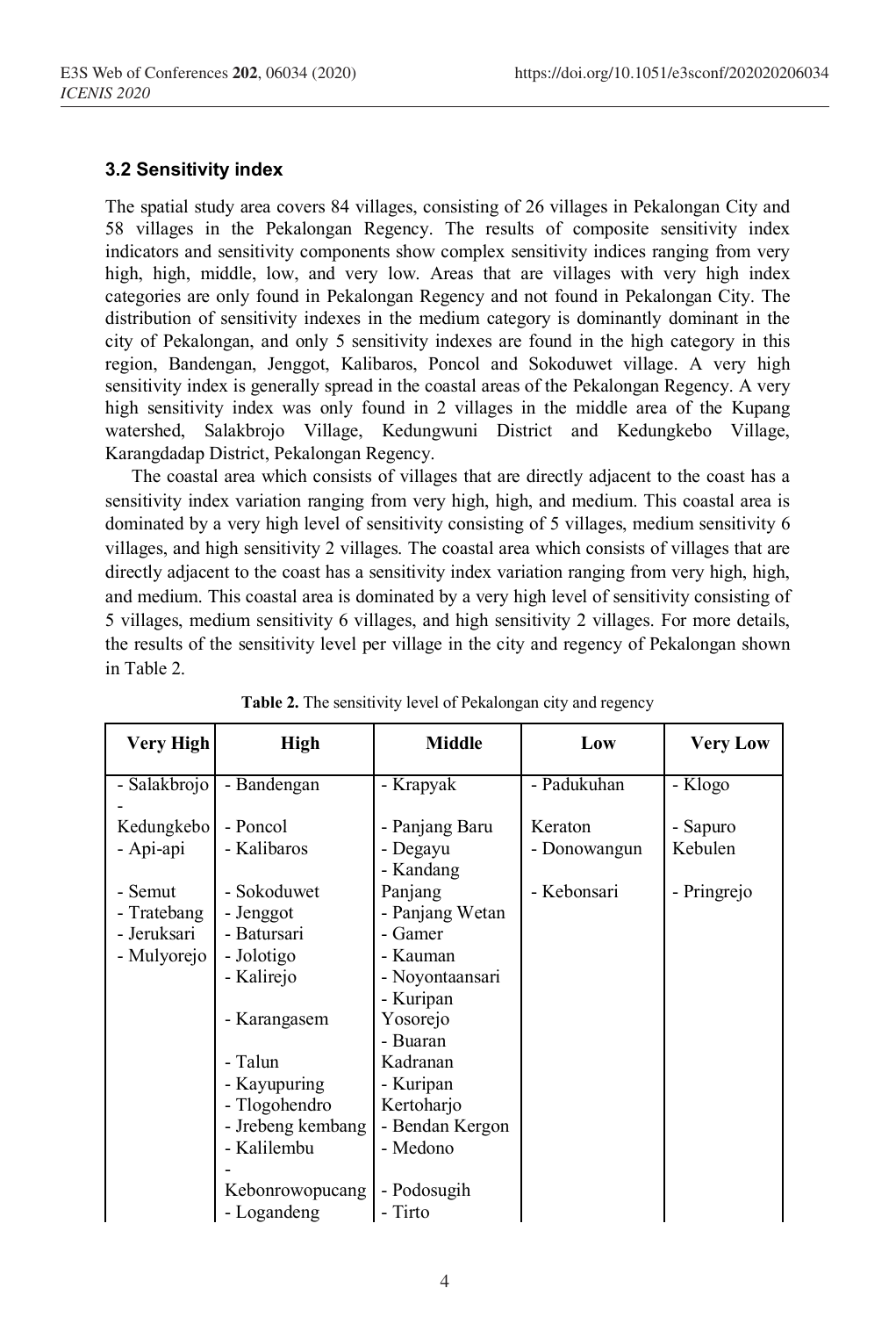|  | - Pagumenganmas<br>- Pegandon<br>- Bebel<br>- Wonokerto Kulon<br>- Pakumbulan | - Pasir Kraton<br>Kramat<br>- Banjarsari<br>- Krompeng<br>- Mesoyi<br>- Sengare<br>- Ambokembang<br>- Kedungwuni<br>Timur<br>- Kwayangan |  |
|--|-------------------------------------------------------------------------------|------------------------------------------------------------------------------------------------------------------------------------------|--|
|  |                                                                               | - Pakisputih<br>- Pekajangan                                                                                                             |  |
|  |                                                                               | - Podo                                                                                                                                   |  |
|  |                                                                               | - Proto                                                                                                                                  |  |
|  |                                                                               | - Tosoran                                                                                                                                |  |
|  |                                                                               | - Kaligawe                                                                                                                               |  |
|  |                                                                               | - Karangdadap                                                                                                                            |  |
|  |                                                                               | - Pangkah                                                                                                                                |  |
|  |                                                                               | - Bligorejo                                                                                                                              |  |
|  |                                                                               | - Doro                                                                                                                                   |  |
|  |                                                                               | - Kalimojosari                                                                                                                           |  |
|  |                                                                               | - Kutosari                                                                                                                               |  |
|  |                                                                               | - Randusari                                                                                                                              |  |
|  |                                                                               | - Pecakaran                                                                                                                              |  |
|  |                                                                               | - Pesanggrahan                                                                                                                           |  |
|  |                                                                               | - Sijambe                                                                                                                                |  |
|  |                                                                               | - Wonokerto                                                                                                                              |  |
|  |                                                                               | Wetan                                                                                                                                    |  |
|  |                                                                               | - Karangjompo                                                                                                                            |  |
|  |                                                                               | - Tegaldowo                                                                                                                              |  |
|  |                                                                               | - Bligo                                                                                                                                  |  |
|  |                                                                               | - Kertijayan                                                                                                                             |  |
|  |                                                                               | - Simbang Kulon                                                                                                                          |  |
|  |                                                                               | - Simbang Wetan                                                                                                                          |  |
|  |                                                                               | - Watusalam                                                                                                                              |  |
|  |                                                                               | - Wonoyoso                                                                                                                               |  |

The upstream area of the Kupang watershed is dominated by a high level of sensitivity consisting of 2 villages, namely Kedungkebo Village, Karangdadap District and Salakbrojo Village, Kedungwuni District. The middle area of the Kupang watershed is dominated by complex sensitivity levels too, ranging from very high, high, medium, low, and very low. The distribution of villages with medium and high vulnerability index dominates the middle area of this watershed.

The sensitivity index is dominated by the middle category with a percentage value of 59%, then followed by the sensitivity index with a high category with a percentage of 25%. The sensitivity index with a very high category was found only 8% of the total number of villages studied. Based on the percentage of the dominant sensitivity level found, it can be stated that the sensitivity index in this region is in the middle to high range.